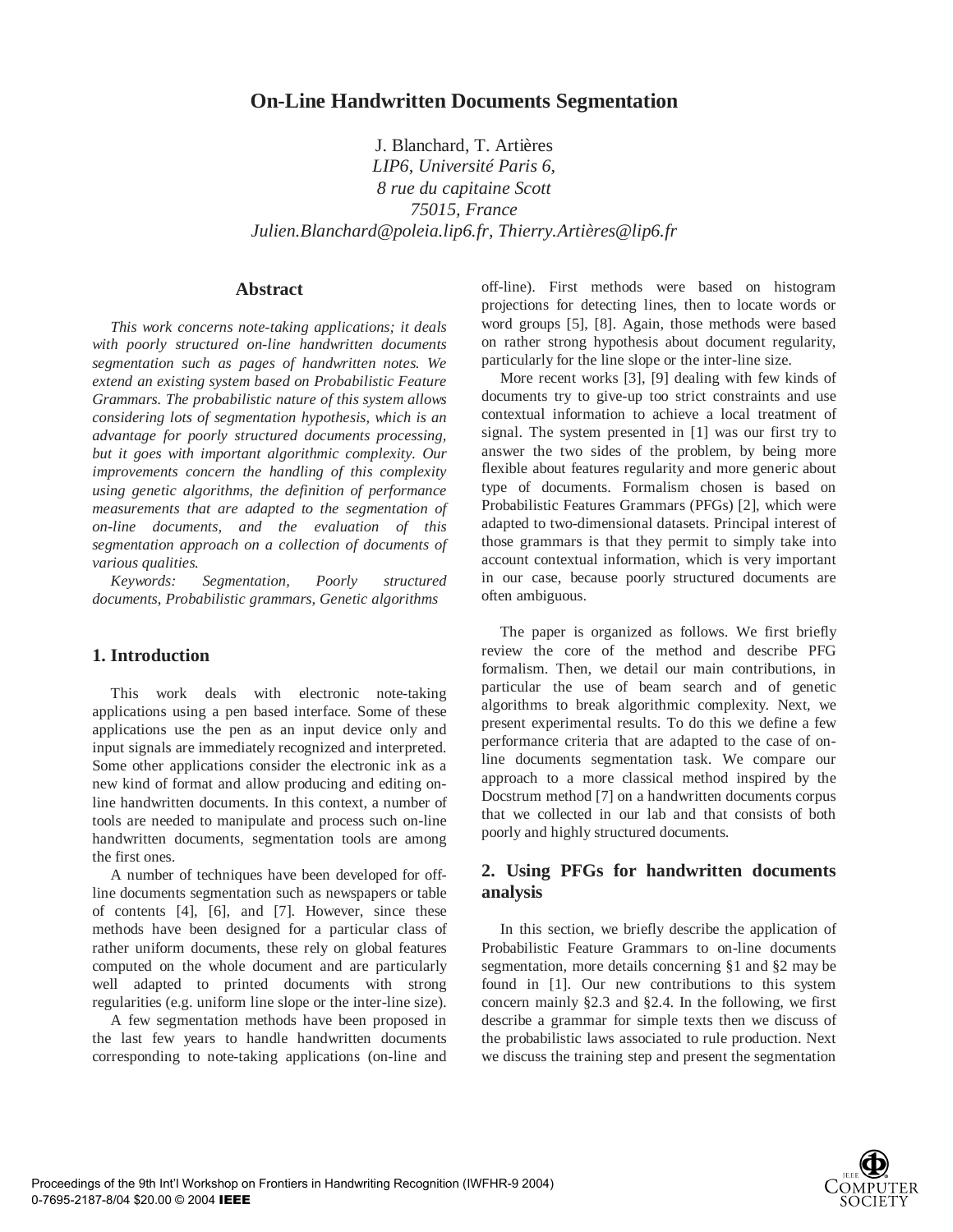algorithm and the techniques used to break down its algorithmic complexity.

#### **2.1. A grammar for simple texts**

The grammar we use here is rather simple but it allows us comparing our approach to other segmentation techniques. However, our system is not limited to such grammars and dealing with a new kind of documents requires a limited work: the definition of the grammar and of rules production probabilities. The grammar used here is defined by the five rules:

1) Page  $\rightarrow$  Page [Above] Paragraph

- 2) Page  $\rightarrow$  [Up Border Above] Paragraph
- 3) Paragraph  $\rightarrow$  Paragraph [Above] Line
- 4) Paragraph  $\rightarrow$  Line
- 5) Line  $\rightarrow$  Line [On-Right-Of] word
- 6) Line  $\rightarrow$  [Left Border On-Right-Of] word

According to this grammar, a document is a series of paragraphs. Similarly, a paragraph is a succession of lines, and a line is a succession of words (we call word a handwriting signal between a pen-down and a pen-up moves). Note that there is a simple hierarchy in the terms of the grammars. Words are aggregated to form lines that are aggregated to form paragraphs. We will talk of composite term to express this idea: words are composite terms of lines, which themselves are composite terms of paragraphs.

As one may sees, there are some relative spatial operators in these rules. For example a line may be built from an existing line by adding a word that is *[On the right]* of this line. There are also absolute spatial operators. For example, the second rule that allows building lines is the initialization rule: According to this rule and to the operator *[Left Border on the right]*, a line may begin with a word that has nothing on its left. Spatial operators are used at different levels. First they are used as bottom-up operators that allow limiting the number of rules to be activated. For example, not all initialization lines (consisting of any word of a document) are built, only those corresponding to words that are reasonable candidates (i.e. with almost nothing on its left) are built. Second, these operators condition the nature of the probability law for activating rules. For example, the probability that rule 3 be activated, from an existing paragraph *P* and an existing line *L*, is defined as a function of relative positions of *P* and *L* (*P* being above *L* gives higher probability). Some geometric algorithms, based on convex hulls of entities (e.g. *P* and *L*), are used to define how much an entity is above, below, on the right, on the left, of another entity.

## **2.2. Probability of rule production**

PFGs allow integrating contextual informations through propagation of features associated to derived entities. In PFGs, rules are of the form:

 $A = (a_1, a_2, ..., a_g) \rightarrow B = (b_1, b_2, ..., b_g), C = (c_1, c_2, ..., c_g)$ Where A, B and C are terms (terminals or nonterminals),  $(a_1, a_2,..., a_g), (b_1, b_2,..., b_g)$  and  $(c_1, c_2,..., c_g)$  are feature vectors (with *g* features) associated to the terms. In our case terms may be paragraphs, lines and words. Such grammars may be viewed as generative stochastic models.

Let note  $C(X)$  the feature vector associated to a term *X*. The probability to activate rule  $A \rightarrow B, C$ , then to produce *B* and *C* from *A*, is given by:

$$
P(A \to B, C) = P(C(B), C(C)/C(A))
$$

Such probabilities are computed based on the features of the terms and we considered three kinds of features for a particular term.

- its own features (height, width, slope...), we note *f1(X)*.

- the mean features of composite terms, *f2(X)*.

- features describing spatial relationships between composite terms, *f3(X)*.

Hence, a feature vector for a term  $X$  is given by:  $C(X) = (f1(X), f2(X), f3(X))$ . For example, a paragraph has its own features (height, width and slope), but is also characterized by mean features of its lines (mean slope, mean width...) and by features describing spatial relationships between its lines (mean distance between two successive lines).

Probabilistic laws for rule activation are defined on such feature vectors as discussed in [1] where features are assumed independent. For example to add a line to a paragraph with the third rule, distance between this line and the last line of paragraph must be close to the mean inter-line feature of the paragraph, the line slope must be closed to the mean line slope of the paragraph etc.

## **2.3. Parameters learning**

Since we use an independence assumption between features, we only discuss here the learning of parameters for a probabilistic law for one particular feature. All these laws (for each feature) are assumed Gaussian. In [1], parameters of these laws were empirically estimated on a collection of documents. In this study, we tried to improve the system with a statistical learning of these parameters. Learning is based on a collection of labeled documents; a labeled document is a document whose parsing is known. Then, for all rules, we may compute means and variance of term features.

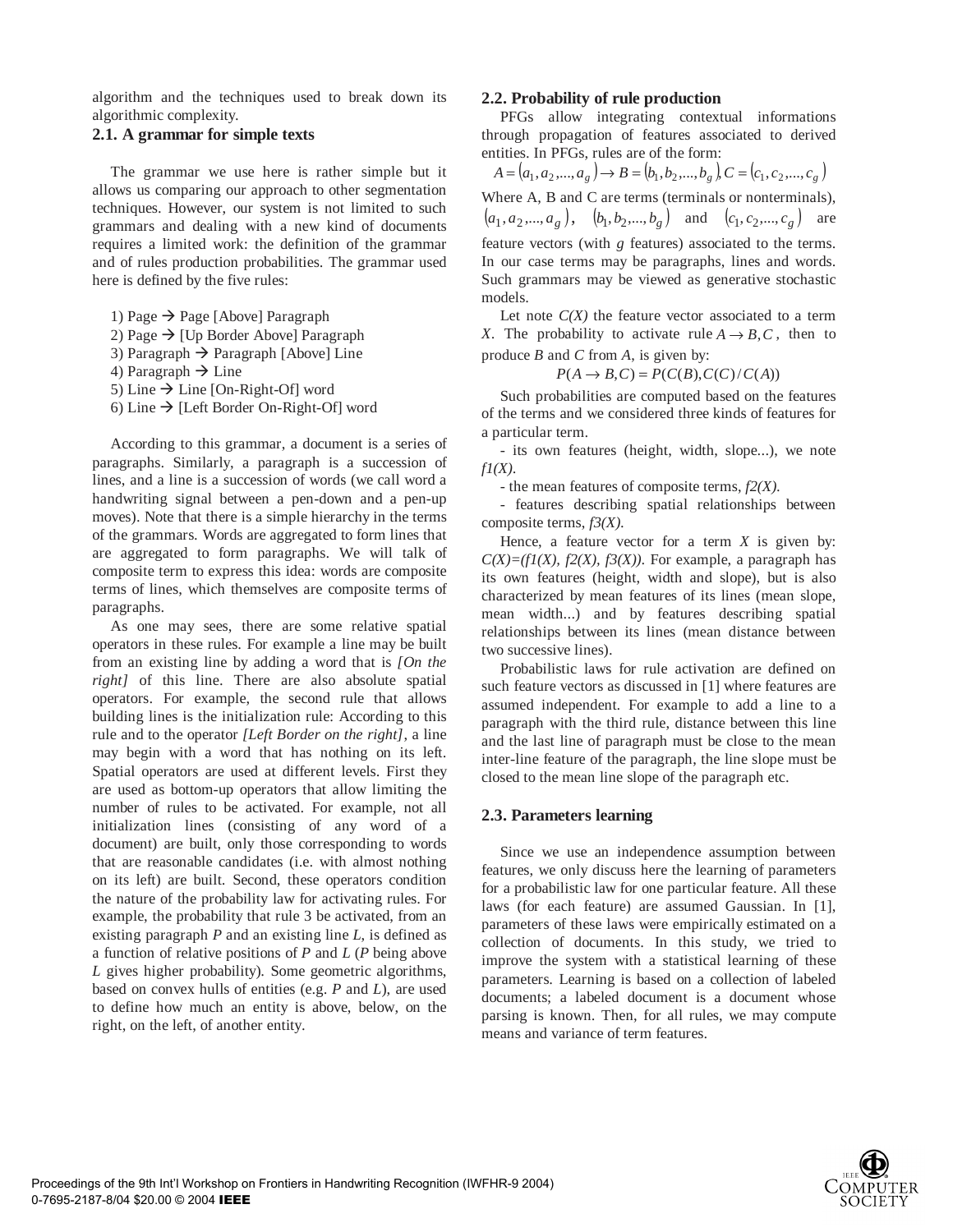#### **2.4. Segmentation: Optimal derivation tree**

Page segmentation produces a derivation tree. Each tree node corresponds to a term *t* (with its features) and a rule number *n*, where term *t* was derived with rule *n* based on children nodes terms. Page segmentation is computed with a dynamic programming algorithm that finds optimal derivation tree, i.e. derivation tree with maximal probability. We used originally an algorithm that was close to the one proposed by [10] but we moved towards a bottom-up algorithm since it is much easier to integrate beam search strategy or optimization heuristics in this kind of algorithms.

Our algorithm processes level by level, beginning by building all possible lines from all the words in the page, then building all possible paragraphs from the lines found at the first step, etc. For each level (e.g. lines), the algorithm builds iteratively terms in the same way that in dynamic programming like Viterbi. For example, to build lines, first all beginning lines are built using rule 5, then using iteratively rule 4, all these lines may be extended until there is no more words to aggregate to existing lines.

Unfortunately, serious algorithmic complexity appears since the number of hypotheses to consider quickly becomes huge with the size of the document, recalling that the segmentation algorithm consists in finding simultaneously the reading order of words and their aggregation in structured terms (lines, paragraphs). The consequence of this two dimensional search is a dramatic combinatorial explosion. Even with bottom-up geometric operators as described in §2.1, such an algorithm may deal with a page of a maximum of 10 to 20 "words". For example, for a document with *i* lines of *n* strokes, each stroke having k neighbors, complexity is  $O(i^*k^n)$ .

To deal with these problems, we had to improve our dynamic programming algorithm. We firstly implemented beam search strategies, and secondly integrated a genetic algorithm in the parsing algorithm.

Beam search (i.e. pruning) strategy is used to give up as soon as possible all hypotheses with low probabilities. However, the problem in our case is that we must prune terms that do not correspond to the same number of words and that do not include all same words, so that their likelihoods are very difficult to compare directly. For example two lines, the first one of 5 words and the second one of 8 words, may share one same word. Ideally we would like to remove one of these hypotheses but the scores for the two lines may be incomparable.

We identified a few cases where beams could be used easier, we detail two cases now. The first case consists in the comparison of terms very similar, for example all new lines built from an existing line and different words

through rule 4. A pruning may be done within these terms; terms with lowest probabilities are pruned. We use another beam function when the decoding step of a level is finished, looking at reasonable terms. It is interesting here to take into account the frequency of words in all derived terms. If a particular word appears in only one line l, then not only line l must be kept, but all lines including the other words included in l may be pruned.

Such beam pruning strategies help resolve partially the combinatorial problems but are not efficient enough to deal with realistic documents. Thus, we decided to add another pruning strategy, of a different kind, at the end of each level (line, paragraph, etc.) to prune more deeply the hypotheses. When the processing of a level is finished (e.g. all possible lines have been derived), and before going to the next level, we try to prune again in order to keep sets of terms that are consistent in the next level. A consistent set of lines stands for a set of lines that cover a maximum of words of the document and that do not include the same words (null intersection). The idea of the pruning here is to keep terms belonging to consistent sets only. Thus we use a genetic algorithm to select entities collections that better fit to our partitioning condition, it is a classical suboptimal technique.

The initial population is a collection of coherent terms sets randomly found. Each individual is a coherent set of terms. We use the three classical fundamentals operations, crossing, mutation and selection. To cross two sets of terms, we compute a new consistent set using randomly chosen terms from the two sets. Mutation consists in replacing one of entities by another randomly elected from all possible. Last, the fitness function is the percentage of words found.

In order to investigate the efficiency of such a genetic algorithm, we measured at each level the percentage of right terms that were kept and of wrong terms that were deleted, table 1 reports these results. One can see that about 99% of right lines are kept while 76% of wrong lines are pruned, this means that very few right lines were deleted. Results at the paragraph level are similar (respectively 95% and 84%). The main result of this pruning strategy lies in the size of the documents that our system may handle efficiently now. Thanks to this, we may deal now with normal size documents consisting of hundreds of words, without loose in performance.

| Right lines<br>kept | Wrong<br>lines<br>deleted |     | Wrong<br>paragraphs<br>deleted |  |
|---------------------|---------------------------|-----|--------------------------------|--|
| 99%                 | 76%                       | 95% | 84%                            |  |

**Table 1. Genetic algorithm efficiency**.

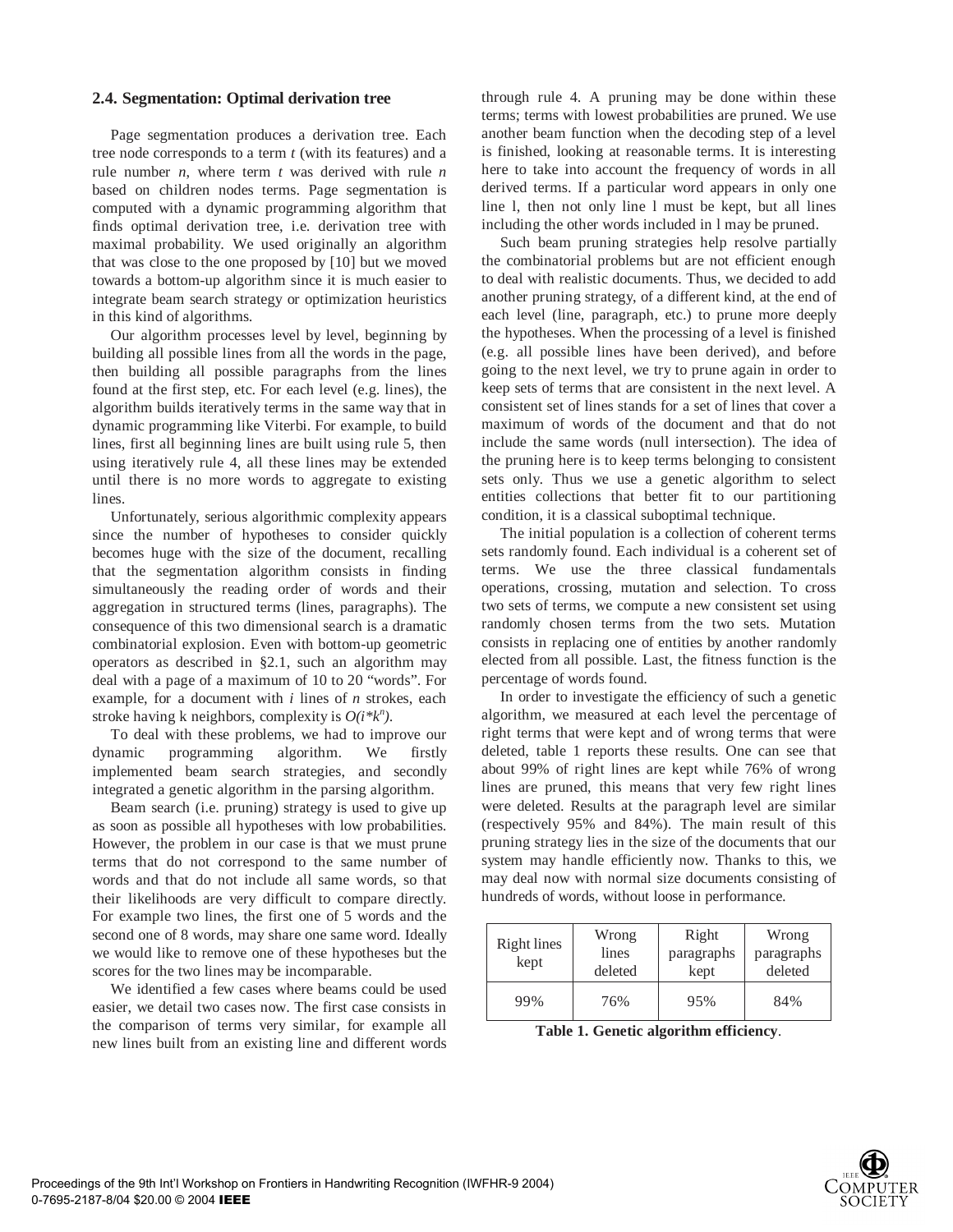## **3. Experimental results 3.1. Database of on-line handwritten documents**

We collected, in our laboratory (LIP6), a database of on-line handwritten notes that we labeled manually into lines and paragraphs. Documents were written by a few writers, on a tablet and without any constraints. They consist in up 3 to 30 lines, each line consists in 2 to 20 "words". Documents are divided into two categories (see Figure 1). The first category is a set of "homogeneous" pages, which can be letters, note taking, etc. These homogeneous documents have regular global features, an almost uniform character size, line slope, etc. Documents of the second category are "heterogeneous" pages like drafts or "post-it" with much more varying features.

Experimental results were computed on a database of 56 documents collection, half are homogeneous, half are heterogeneous.



**Figure 1. Samples of "heterogeneous" document (a) and "homogeneous" document (b).** 

#### **3.2. Performance measurement**

Since the segmentation result is a parse tree, we might use a tree to tree distance to evaluate the performance of our segmentation procedure. However, such a distance

may not be the best performance measure since two trees with very different structures could represent indeed similar segmentations. We rather chose to define performance criteria that are adapted to on-line documents (for which the reading order is important), and that allow evaluating the system behavior at different levels. To deal with on-line documents, we define criteria inspired from the edit-distance that take into account the sequential information. To investigate what is going on at different levels, we defined criteria at the line level and at the paragraph level. We begin with line-based criteria.

To estimate line detection performances we begin to pair off all discovered lines with real (i.e. labeled) lines. Then, we compute two criteria, *L1* and *L2*. *L1* is a between sets distance, it is defined as the percentage of real words that belong to the discovered line. *L2* takes into account the reading order. It is the edit-distance (lines are considered as sequences of words) between the real line and the discovered one. We compute the percentage of elementary operations (numbers of insertions, deletions and substitutions) needed to transform the real line into the discovered line.

At the paragraph level, we pair off the real lines and discovered lines (as found in line level) and then we do similarly to pair discovered and real paragraphs. Then we compute the edit distance between discovered paragraphs and real paragraphs, we note this criterion *P1*. It corresponds to the system ability to aggregate lines into correct paragraphs. Thus, even if lines are not perfectly detected, *P1* may be high, provided lines are well gathered into paragraphs. Finally, at the page level, we use two criteria (*D1* and *D2*). *D1* is computed after lines have been paired off, with the edit distance between the real document and the discovered ones, where these documents are seen as sequences of lines. The second criterion *D2* is an edit distance again, but it compares two documents represented as sequences of paragraphs.

#### **3.3. Reference method**

We compare in the following our approach with a reference method. We did not find any method dealing with on-line handwritten documents segmentation that was enough described in the literature. Thus, we chose to implement an off-line method which is flexible enough to be adapted to heterogeneous documents, the Docstrum method [7]. This technique is not based on orientation or line slope and does not require global knowledge about characters size or inter-line space, at the opposite of other classical approaches using histograms or Hough transforms.

Docstrum is based on terms partitioning by the k nearest neighbors algorithm. Segmentation is "bottom-

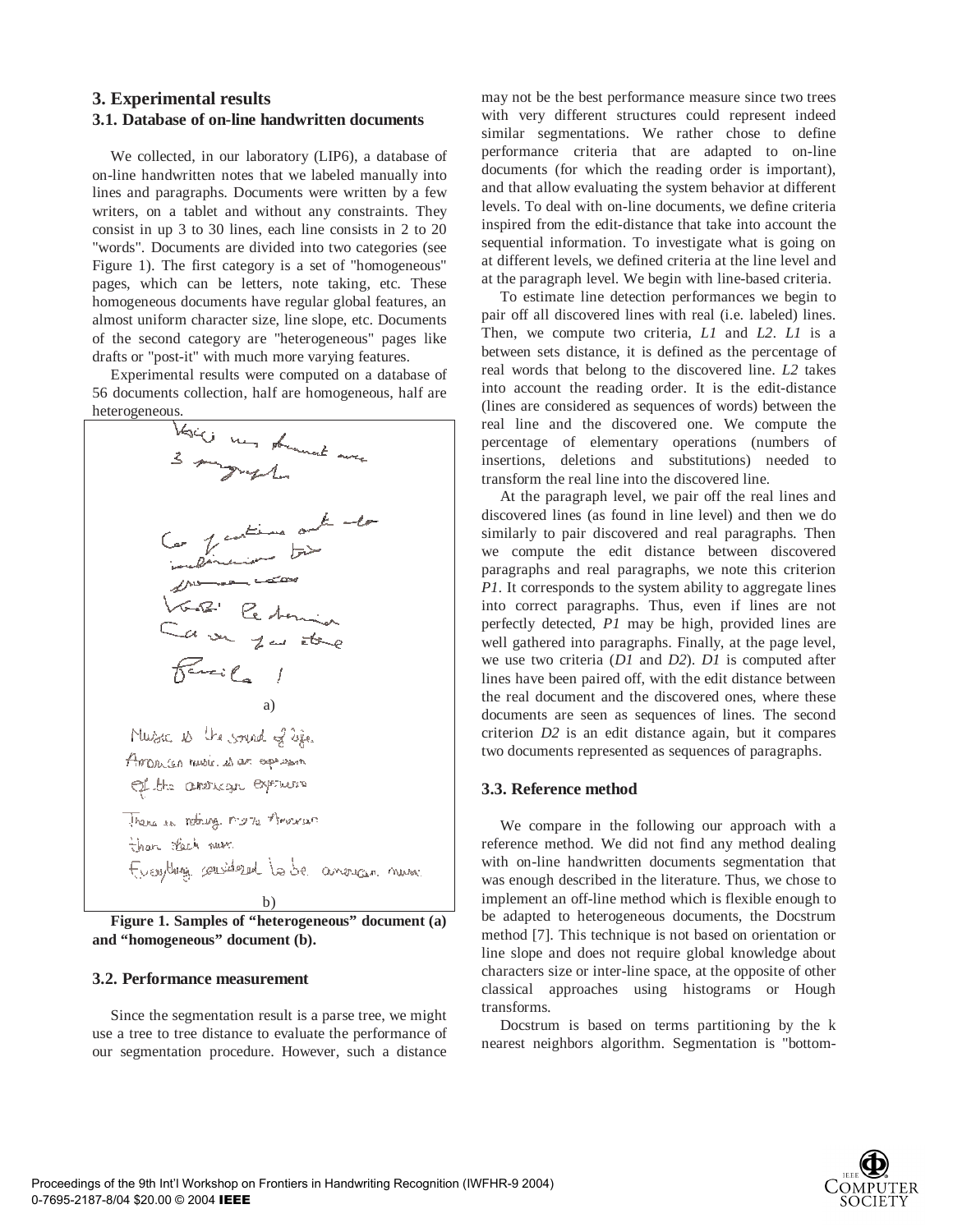up", i.e. one considers first low level elements to build words, lines and then blocks. Orientation, policy size, space between lines are estimated from nearest neighbors' angle and distance distributions. Thus, the method we implemented is inspired of Docstrum and was adapted to on-line documents.

#### **3.4. Results**

We present in this section experimental results obtained by both our system and the reference method.

| $\frac{0}{0}$ | Complete<br>database |            | Homogeneous<br>documents |            | Heterogeneous<br>documents |            |
|---------------|----------------------|------------|--------------------------|------------|----------------------------|------------|
|               | Docst                | <b>PFG</b> | Docst                    | <b>PFG</b> | Docst                      | <b>PFG</b> |
| $L_1$         | 11.8                 | 3.8        | 3.4                      | 3.9        | 22.5                       | 3.4        |
| $L_2$         | 22.7                 | 13.1       | 6.5                      | 6.9        | 37.0                       | 15.7       |
| $P_1$         | 15.3                 | 2.1        | 1.9                      | 2.6        | 22.8                       | 5.4        |
| $D_1$         | 29.4                 | 25.5       | 18.5                     | 20.7       | 36.1                       | 26.2       |
| $D_2$         | 15.3                 | 15.2       | 10.6                     | 19.4       | 15.0                       | 9.0        |

**Table 2. Error rate comparison between our approach and a method inspired by the Docstrum for different categories of documents, according to the criteria defined in §3.2.** 

Table 2 shows the comparison between our adaptation of the Docstrum algorithm and our PFG-based method. Learning of laws parameters was made by crossvalidation. We computed 56 experiments taking for each 55 learning documents and one test document. Results from table 2 are average on the 56 experiments. For homogeneous documents, both methods perform well and similarly, about 3.5% error rate for criterion L1. Results are still good when considering reading order for line detection and for lines aggregation into paragraphs. Error rates are however higher for criteria D1 and D2 which concern document level, indicating either subsegmentation or over-segmentation of pages into paragraphs. For heterogeneous documents, without well defined structure, results are naturally worse but PFG exhibit higher robustness than the Docstrum based methods, Docstrum based method is not efficient in any case here with for example 22% error rate for criteria L1.

We can see that PFG on heterogeneous documents sometimes provide better rates than PFG on homogeneous documents (L1, D2). In fact, sometimes

some features of homogeneous documents can mistake PFG's. For example in Figure 2 d), document is an homogeneous document but PFGs don't find correctly last paragraph because last line doesn't have same features that other lines in second paragraph.



a) Segmentation of an heterogeneous document with 3 paragraphs by Docstrum. The second paragraph contains the first line of the third real paragraph.